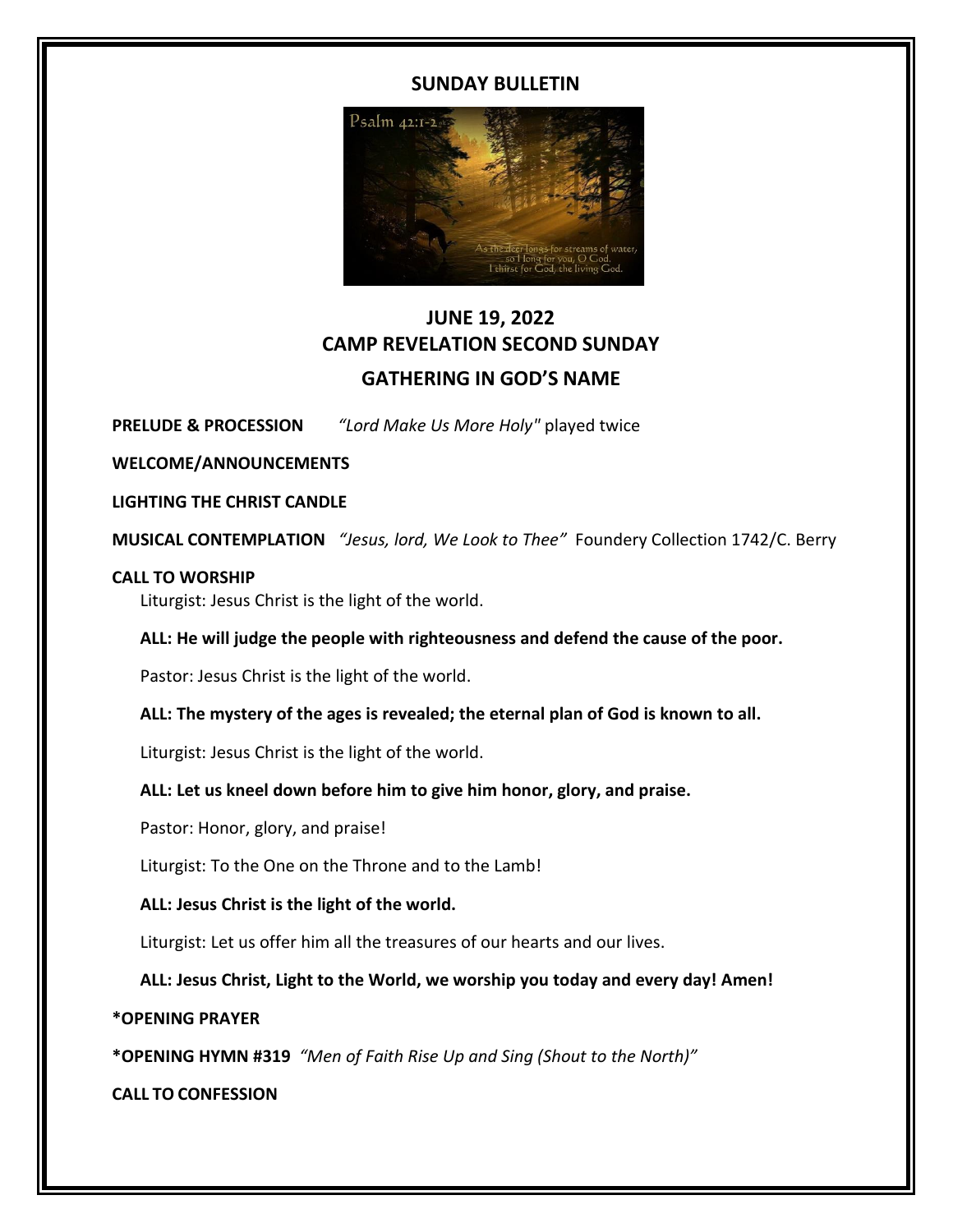#### **PRAYER OF CONFESSION**

**Lord, Jesus,to the angels ofthe seven churchesthat were in Asia,said to speak these things: "I know your works," and "This I have against you." You see and know everything. Like Ephesus, we can focus too much on religion and church order and forget our first love – you. Like Pergamum and Thyatira, we can be easily distracted by people and things that are opposite of your teachings. Hear our confession, we pray.**

*(pause for a moment of contemplative confession)*

Leader: Firstborn of the Dead, you now live, and with our lives we testify to your continuous presence, mercy, forgiveness, and love.

**People: Humbly we bow before your throne, with deep gratitude that your grace washes us clean from our sins. With thanksgiving we pray in Jesus' name,**

**ALL: Amen.**

#### **WORDS OF ASSURANCE AT THE FONT**

**\*GLORIA PATRI** *Glory be to the Father, and to the Son, and to the Holy Ghost. As it was in the beginning, is now, and ever shall be, world without end. Amen, Amen.*

#### **\*PASSING OF THE PEACE**

Leader: May the Peace of our Lord, Jesus Christ, be with you. **People: And also with you.**  Leader: Greet one another with a wave of Christ's peace.

**\*PEACE RESPONSE HYMN #647 (sing only once)** *"Give Thanks"*

 **Give thanks with a grateful heart, give thanks to the Holy One, give thanks because we're given Jesus Christ, the Son. And now let the weak say, "We are strong." Let the poor say, "We are rich because of what the Lord has done for us! Give thanks. Give thanks."**

#### **PROCLAIMING GOD'S WORD**

**PRAYER OF ILLUMINATION**

**FIRST SCRIPTURE READING** Psalm 42

**SECOND SCRIPTURE READING CONDUCTER ACCOUNT ACCOUNT ACCOUNT ACCOUNT ACCOUNT ACCOUNT ACCOUNT ACCOUNT ACCOUNT ACCOUNT ACCOUNT ACCOUNT ACCOUNT ACCOUNT ACCOUNT ACCOUNT ACCOUNT ACCOUNT ACCOUNT ACCOUNT ACCOUNT ACCOUNT ACCOUNT** 

**SPECIAL MUSIC** *"There is a Balm in Gilead"* by M. W. Costen Joe Rose, Soloist

**SERMON "Camp Revelation: DMs"** 

### **\*AFFIRMATION OF FAITH**

**As followers of Jesus Christ, living in this world—which some seek to control, and others view with despair—we declare with joy and trust: Our world belongs to God! From the beginning, through all the crises of our times, until his kingdom fully comes, God keeps covenant forever. Our world belongs to God! God is Sovereign! Let the**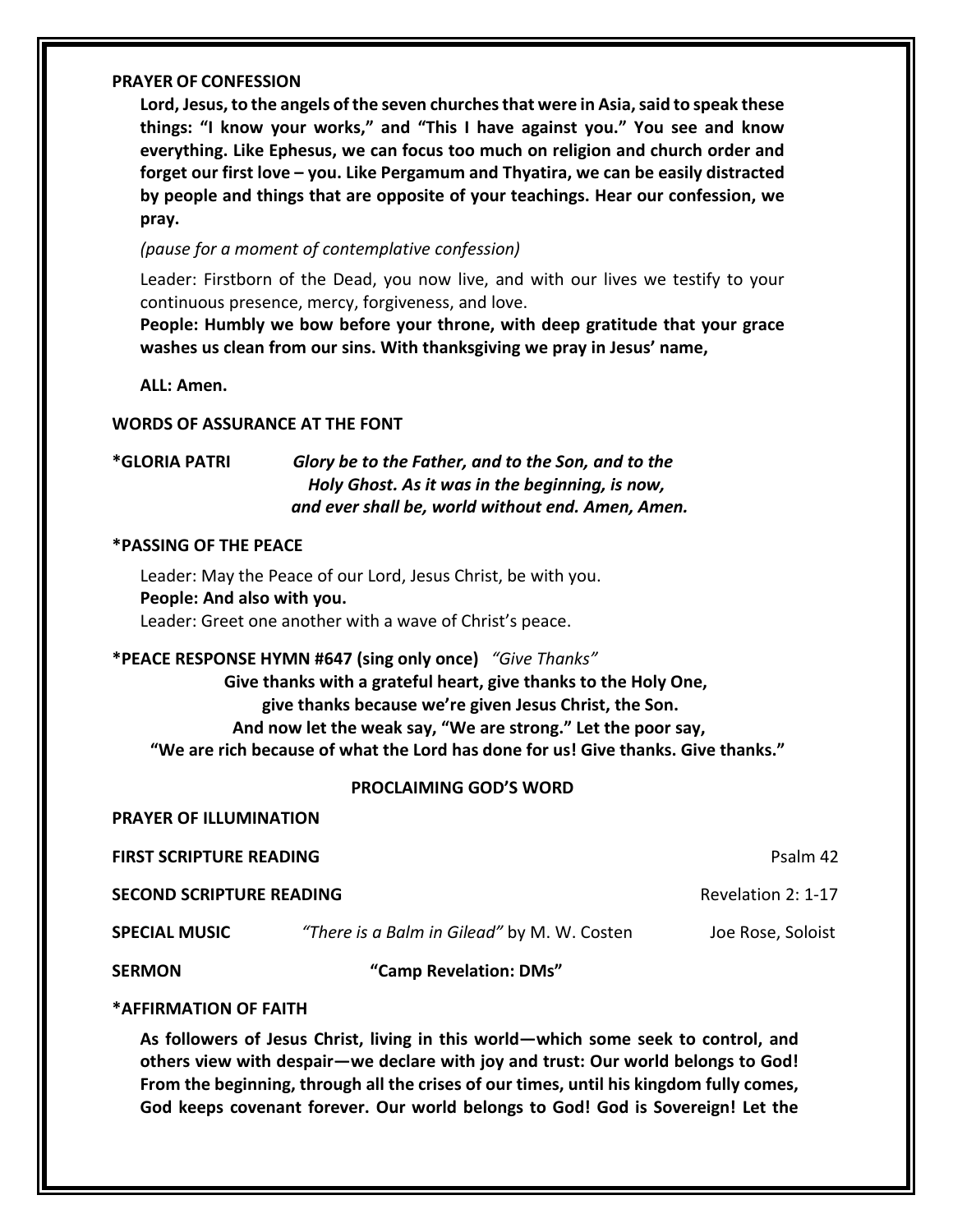**earth be glad! Christ is Victor; his rule has begun. Hallelujah! The Spirit is at work, renewing creation. Praise the Lord!**

**We rejoice in the goodness of God, renounce the works of darkness, and dedicate ourselves to holy living. As covenant partners, called to faithful obedience, and set free for joyful praise, we offer our hearts and lives to do God's work in God's world. With tempered impatience, eager to see injustice ended, we expect the Day of the Lord. And we are confident that the light which shines in the present darkness will fill the earth when Christ appears. Come, Lord Jesus! Our world belongs to you. Amen.**

### **PASTORAL PRAYER ENDING WITH THE LORD'S PRAYER**

**…Our Father who art in heaven, hallowed be thy name. Thy kingdom come, thy will be** done, on earth as it is in heaven. Give us this day our daily bread, and forgive us our debts **as we forgive our debtors, and lead us not into temptation, but deliver us from evil. For thine is the kingdom and the power and the glory, forever. Amen.**

#### **RESPONDING TO GOD'S WORD**

**OFFERTORY INVITATION** 

**DOXOLOGY** *Praise God, from whom all blessings flow. Praise Him, all creatures here below. Praise Him above ye heavenly host. Praise Father, Son, and Holy Ghost. Amen.*

#### **\*PRAYER OF DEDICATION**

**CLOSING HYMN #326** *"For All the Saints"* vs 1, 3 & 5

#### **\*COMMISSION AND BLESSING**

Leader: Many in this world would deny you, Lord, and rely on human wisdom, **People: including us at times, in search for answers to questions we have yet to ask, and maybe dare not utter.**

Leader: You know our works, and, when we fail and return to you, you do not hold our sins against us.

**People: So, we praise you, and exalt your name, for we know that you are Alpha, the beginning of all things,**

Leader: and Omega, the end, and all that is between.

**People: We have known your healing. We have known your Provision. We have known your victory.**

Leader: We know these things today, and will forever because of you, Loving and Great God.

**People: Thus, our sorrow has turned into dancing and our tears to songs of joy.**

**ALL: We shall praise you all of our days. Amen!**

**\*BENEDICTION**

**\*SEVEN-FOLD AMEN**